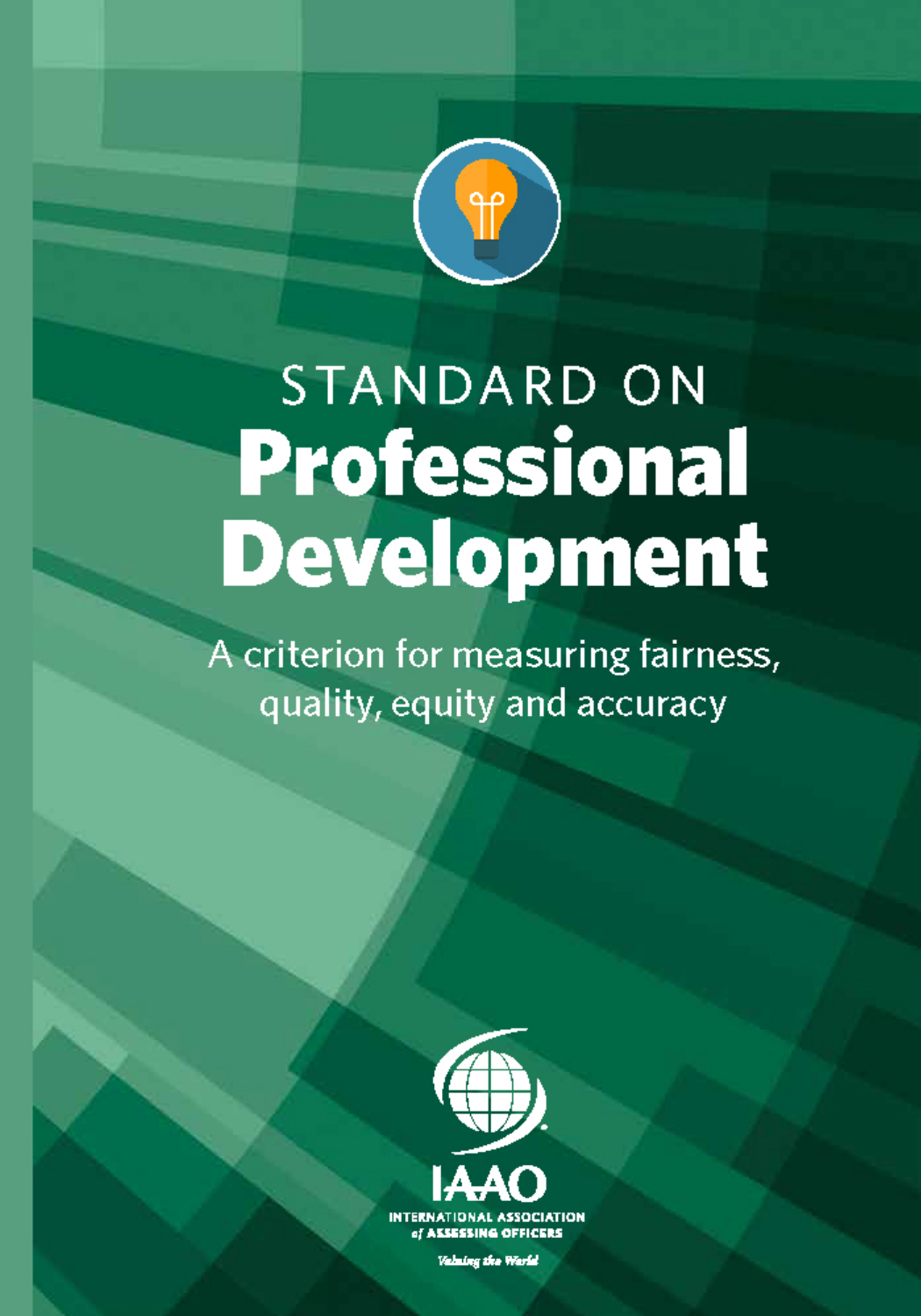# **STANDARD ON PROFESSIONAL DEVELOPMENT**

Revised April 2022

### **International Association of Assessing Officers**

IAAO assessment standards represent a consensus in the assessing profession and have been adopted by the Board of Directors of the International Association of Assessing Officers (IAAO). The objective of the IAAO standards is to provide a systematic means for assessing officers to improve and standardize the operation of their offices. IAAO standards are advisory in nature, and the use of, or compliance with, such standards is voluntary. If any portion of these standards is found to be in conflict with national, state, or provincial laws, such laws shall govern. Ethical and/or professional requirements within the jurisdiction [1] may also take precedence over technical standards.

[1] For example, USPAP, CUSPAP, IVS, EVS.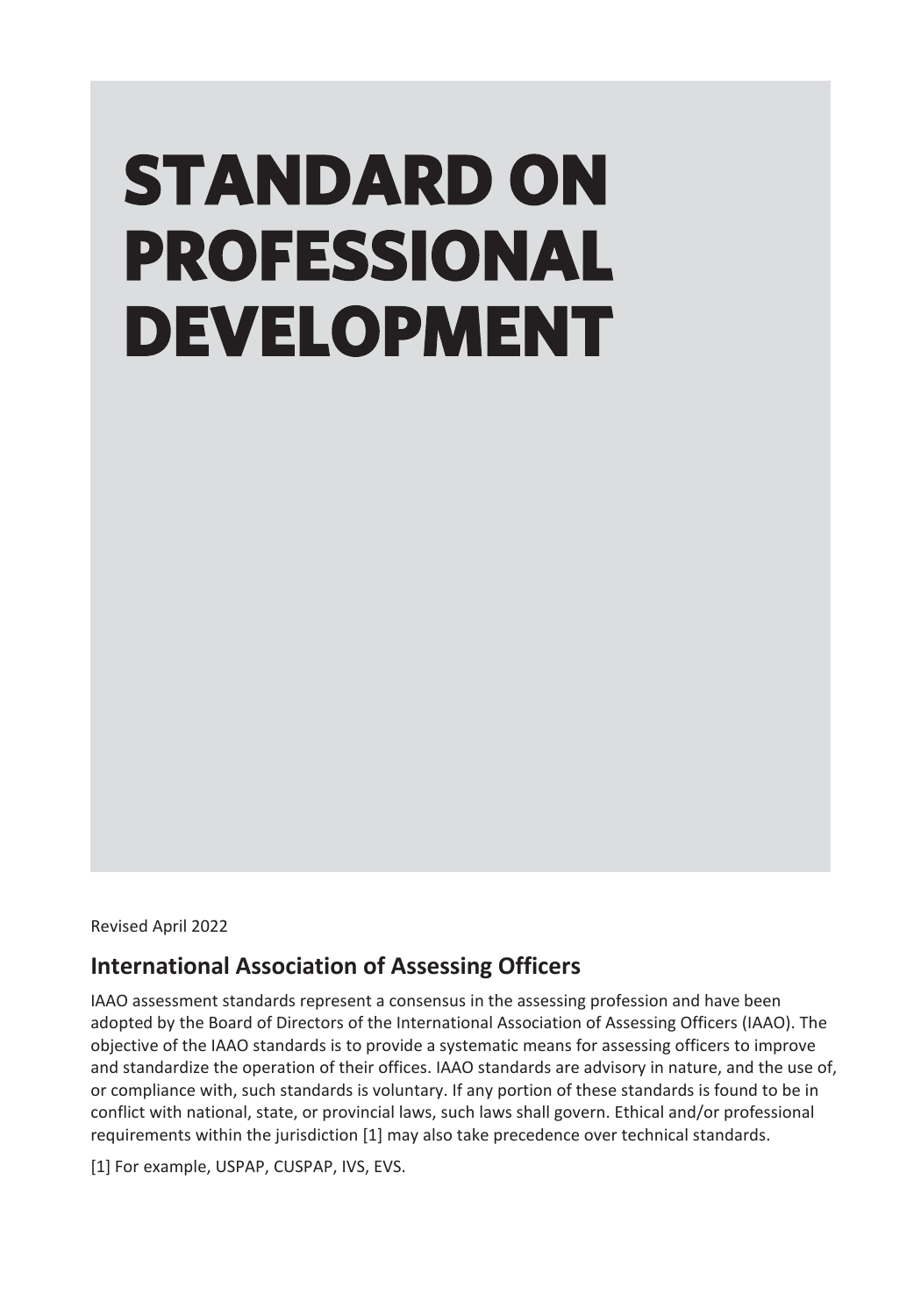# **About IAAO**

The International Association of Assessing Officers, formerly the National Association of Assessing Officers, was founded for the purpose of establishing standards for assessment personnel. IAAO is a professional membership organization of government assessment officials and others interested in the administration of the property tax. Over the years, IAAO members have developed assessment practice and administration standards. Many of these standards have been adopted by state and international oversight agencies, and some have been incorporated into legislation.

IAAO continues at the forefront of assessment in North America and has been expanding its reach to the global community for the last five decades. Because standards form the rules by which North American assessors perform their duties, they may not be directly applicable to an overseas audience. The standards have been updated to also present the broad principles upon which the rules are based. IAAO believes those principles may be adapted to many differing statutory and regulatory scenarios worldwide.

### **Acknowledgments**

The Task Force that reviewed and revised this standard included Jeff Holsapple, Chair, CAE, RES and members Shana Casner, Michael Kent Harvey III, Maureen Elizabeth Cleary, David Gillmore, Ryan Janzen, and IAAO staff liaison Larry Clark, CAE, FIAAO.

At the time of the 2021 revision the Research and Standards Committee comprised Margie Cusack FIAAO, Chair; Doug Warr AAS; Carol Neihardt; Ben Bervoets; Jeff Holsapple, CAE, RES; Alan Dornfest AAS; Travis Horne, MAS; Ken Joyner; and IAAO staff liaison Larry Clark, CAE, FIAAO.

### **Revision notes**

This standard replaces the 2013 Standard on Professional Development and is a complete revision.

Published by International Association of Assessing Officers 314 W 10th St Kansas City, Missouri 64105-1616 816-701-8100 Fax: 816-701-8149 [www.iaao.org](http://www.iaao.org/) Library of Congress Catalog Card Number: ISBN 978-0-88329-245-7

Copyright © 2022 by the International Association of Assessing Officers All rights reserved.

No part of this publication may be reproduced in any form, in an electronic retrieval system or otherwise, without the prior written permission of the publisher. IAAO grants permission for copies to be made for educational use as long as (1) copies are distributed at or below cost, (2) IAAO is identified as the publisher, and (3) proper notice of the copyright is affixed.

Produced in the United States of America.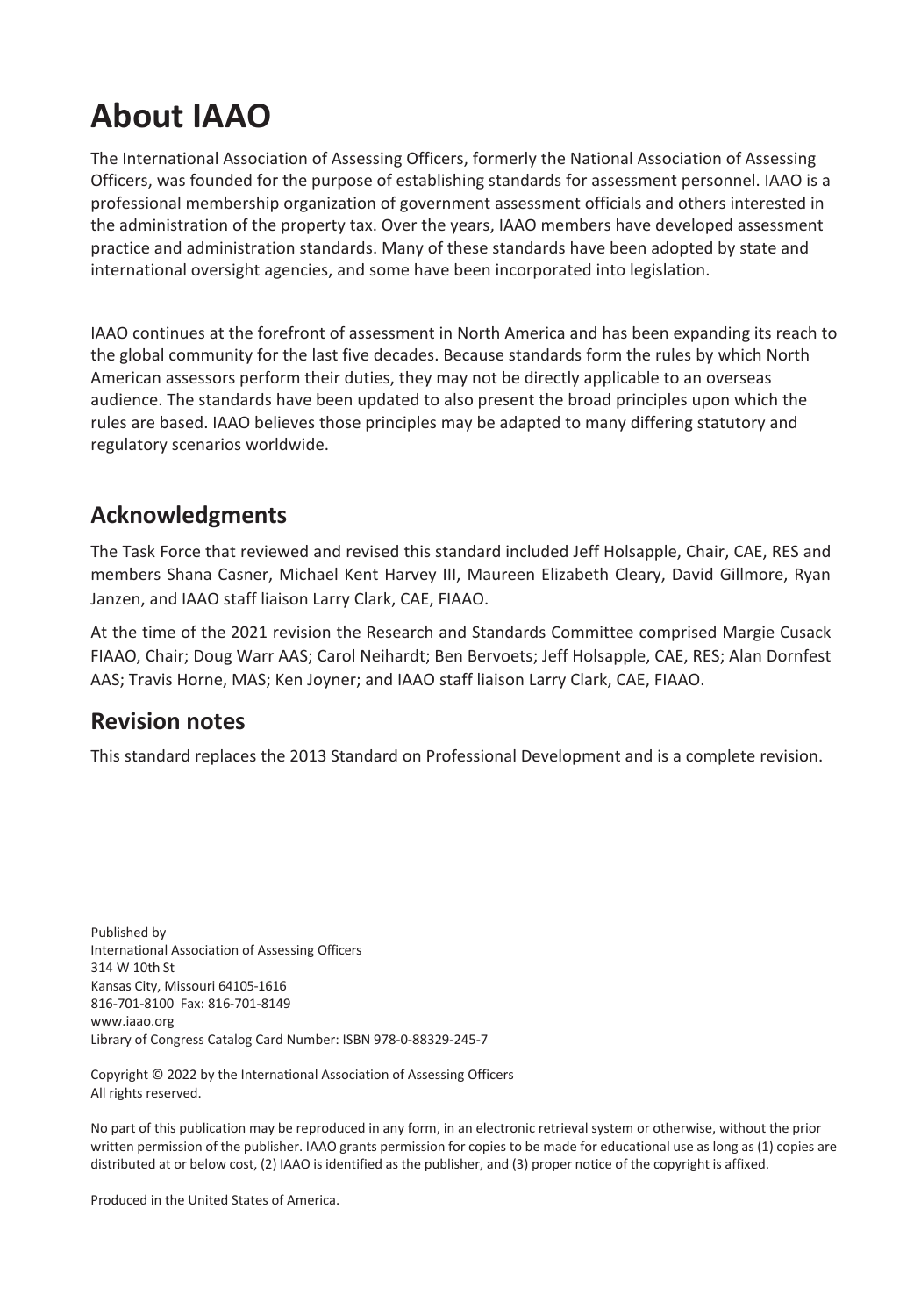# **TABLE OF CONTENTS**

| 1. |     |                                                                               |  |
|----|-----|-------------------------------------------------------------------------------|--|
| 2. |     |                                                                               |  |
| 3. |     |                                                                               |  |
|    |     |                                                                               |  |
|    | 31  |                                                                               |  |
|    | 3.2 |                                                                               |  |
|    | 33  | State, Provincial, and Local Government Certification of Assessing Officers 2 |  |
| 4. |     |                                                                               |  |
|    |     |                                                                               |  |
|    | 4.1 |                                                                               |  |
| 5. |     |                                                                               |  |
|    | 5.1 |                                                                               |  |
|    | 5.2 |                                                                               |  |
| 6. |     |                                                                               |  |
| 7. |     |                                                                               |  |
|    |     |                                                                               |  |
| 8. |     |                                                                               |  |
|    |     |                                                                               |  |
|    |     |                                                                               |  |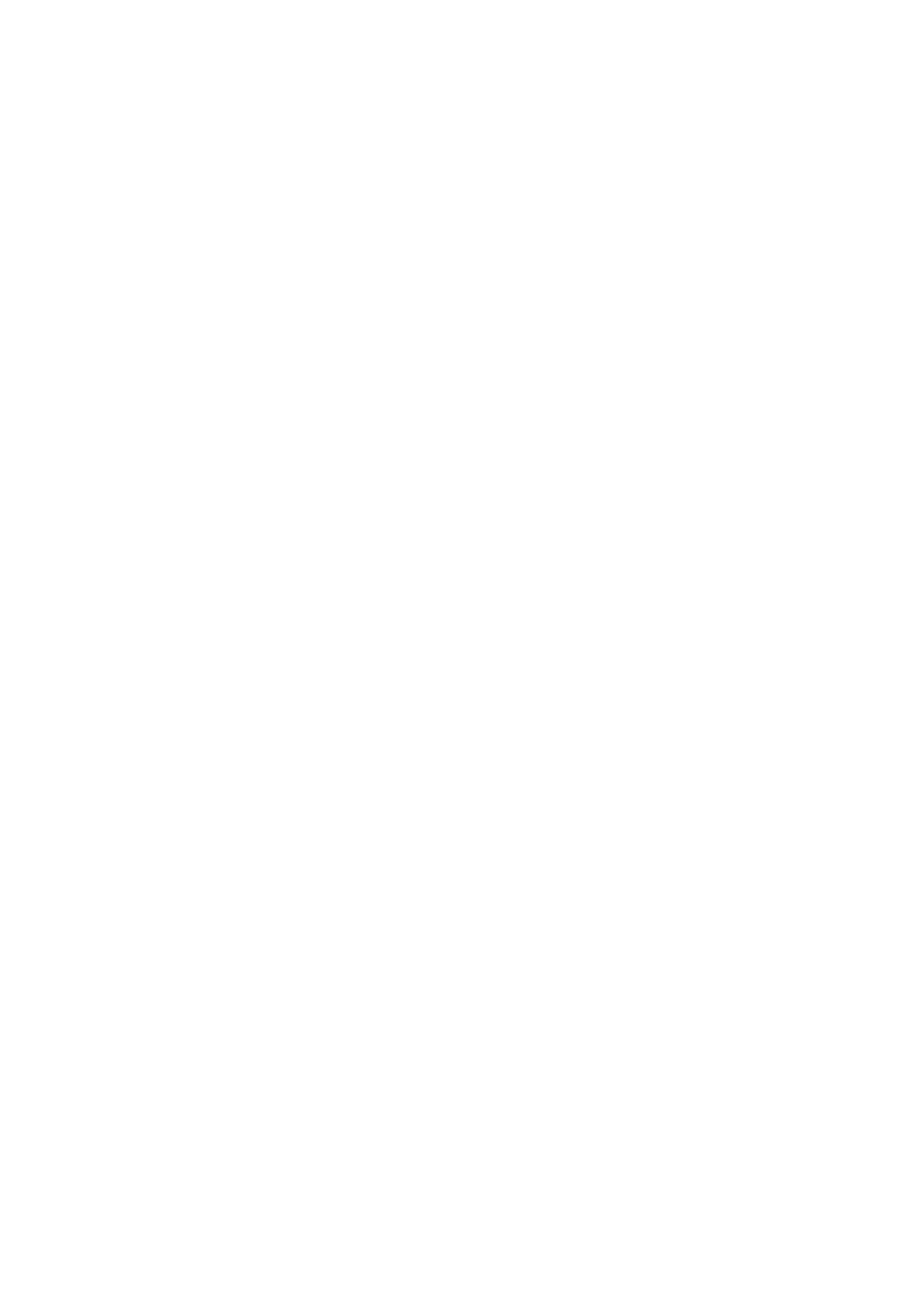# **STANDARD ON PROFESSIONAL DEVELOPMENT**

# <span id="page-5-0"></span>**1. SCOPE**

This standard recommends basic guidelines for the professional development, education, and certification of assessing officers, including appraisers, assessment managers, tax policy administrators, mappers, and assessors; those who provide professional or technical assistance to assessing officers; those who supervise or review the work of assessing officers; and those who seek employment in assessment administration.

This standard contains broad guidelines that are intended to be applicable to the varied governmental structures under which assessment personnel perform their duties. No attempt is made to specify guidelines that would be more or less appropriate in instances in which property assessment is a function of national, state, provincial, county, township, or municipal government, in which assessors are elected or appointed, or in which assessing officers work full or part time.

The Appendix describes qualifications and recommended courses for various positions in an assessment office, as well as required and recommended continuing education. Educational offerings of the International Association of Assessing Officers (IAAO) can be found at www.iaao.org.

# <span id="page-5-1"></span>**2. INTRODUCTION**

All assessment-related personnel require detailed knowledge related to their specific responsibilities in the assessment office. In-service training and continuing education of assessment personnel are essential parts of an effective program of assessment administration. Guidelines recommended in this standard are intended to promote satisfaction of basic requirements to ensure qualified personnel.

# <span id="page-5-2"></span>**3. CERTIFICATION AND LICENSING**

### <span id="page-5-3"></span>*Principles*

- *• Assessment jurisdictions benefit when they have knowledgeable and adequately trained personnel to preserve the public's trust; therefore, it is of the utmost importance.*
- *• Credentialing bodies provide validity to appraisers' work and hold members accountable.*

The certification of assessing professionals ensures that they possess adequate knowledge of the principles of property appraisal, assessment techniques, and property tax laws, and the skills required by their specialties. Major benefits of certification programs are the increased self-respect of assessing personnel who attain a level of professional competence and increased public confidence in property tax administration that comes with more accurate assessments and appraisals developed in a professional manner.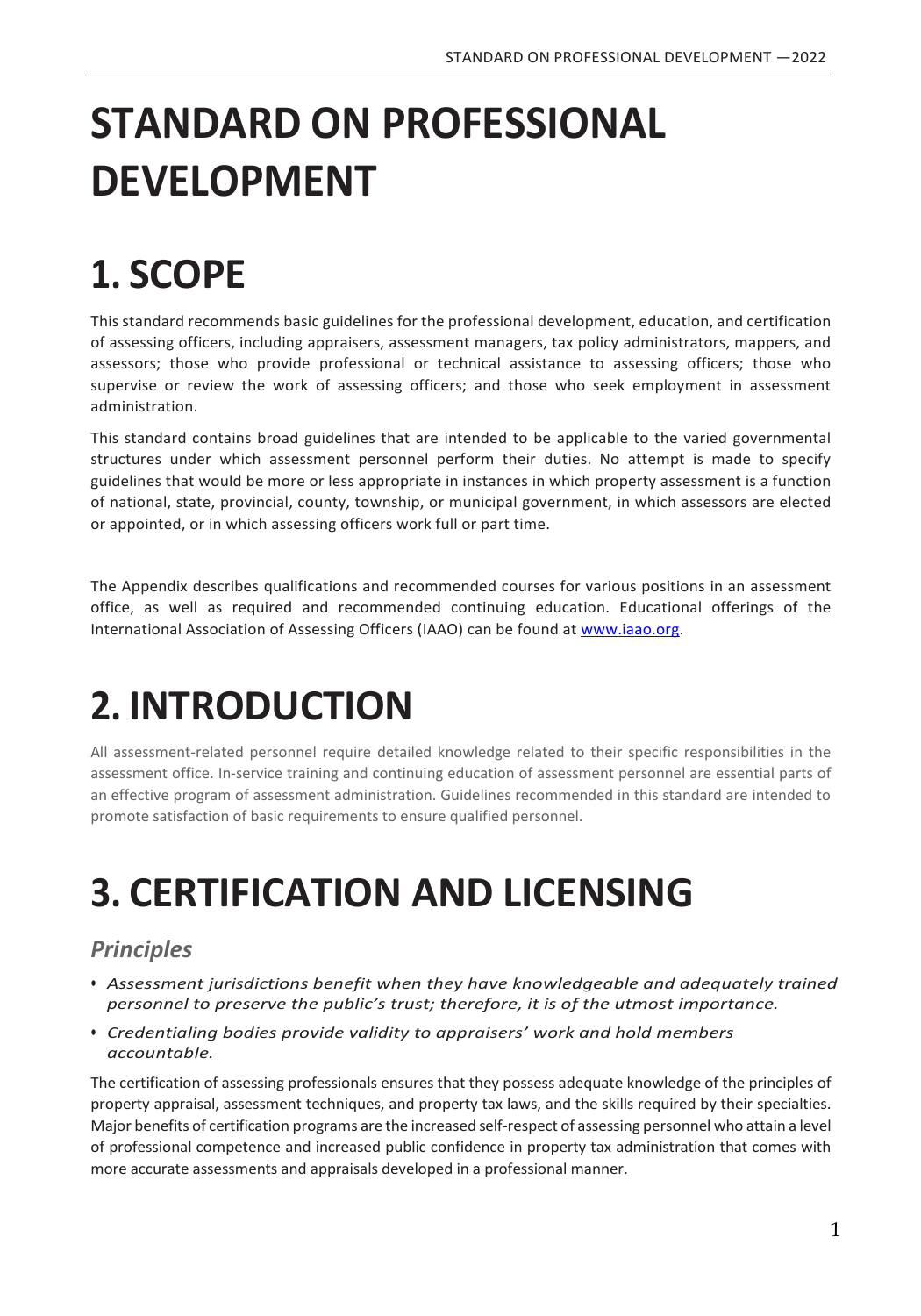### <span id="page-6-0"></span>**3.1 CERTIFICATION OF ASSESSORS**

Jurisdictions (local, state, or provincial) often establish certification programs. The jurisdiction may set guidelines for the program or grant authority to an agency or board to set guidelines and implement and administer the program. The jurisdiction should establish and fund education programs supporting certification. Certification programs can be characterized as mandatory, incentive-based, or voluntary. A mandatory program requires assessing officers to meet specified standards. An incentive program rewards assessing personnel with increased pay, bonuses, or advancement opportunities for meeting specified standards. A voluntary program offers assessing personnel the opportunity to complete requirements without mandate or reward. The three types of requirements common to governmental certification programs are examination, course or workshop completion, and continuing education. Individuals may be required to pass an examination before assuming a position or within a given period thereafter. To attain or maintain their positions or achieve promotions, personnel often must complete a variety of examinations, perhaps given in conjunction with administrators of local civil service or merit systems. Completion of courses and workshops is required to attain certification and can lead to advancement opportunities. Finally, a specified number of hours of approved continuing education within a specified period of time should be required to retain certification.

### <span id="page-6-1"></span>**3.2 CERTIFICATION OF APPRAISERS**

The Appraisal Foundation is an advisory and oversight agency for appraiser licensing and certification. The foundation's Appraiser Qualifications Board promulgates Real Property Appraiser Qualification Criteria to guide state appraisal boards in setting standards for appraiser licensing and certification. Assessing officers may find it advantageous to be licensed or certified in this way. Other national agencies include but are not limited to: Appraisal Institute of Canada, Alberta Assessors' Association, Institute of Municipal Assessors, Association of Assessing Officers of Manitoba, and Saskatchewan Assessment Appraisers Association.

There is no single, unified international board responsible for the licensing or certification of appraisers around the world.

The International Valuation Standards Council (IVSC) helps provide guidance to professionals around the world on standard practices in valuation scenarios to increase transparency, confidence, and trust in global transactions.

## <span id="page-6-2"></span>**3.3 STATE, PROVINCIAL, AND LOCAL GOVERNMENT CERTIFICATION OF ASSESSING OFFICERS**

Comparable to 3.1, jurisdictions (local, state, or provincial) often establish certification programs. The jurisdiction may set guidelines for the program or grant authority to an agency or board to set guidelines and implement and administer the program. The jurisdiction should establish and fund education programs supporting certification. Certification programs can be characterized as mandatory, incentive-based, or voluntary. A mandatory program requires assessing officers to meet specified standards. An incentive program rewards assessing personnel with increased pay, bonuses, or advancement opportunities for meeting specified standards. A voluntary program offers assessing personnel the opportunity to complete requirements without mandate or reward. The three types of requirements common to governmental certification programs are examination, course or workshop completion, and continuing education. Individuals may be required to pass an examination before assuming a position or within a given period thereafter. To attain or maintain their positions or achieve promotions, personnel often must complete a variety of examinations, perhaps given in conjunction with administrators of local civil service or merit systems. Completion of courses and workshops is required to attain certification and can lead to advancement opportunities. Finally, a specified number of hours of approved continuing education within a specified period of time should be required to retain certification.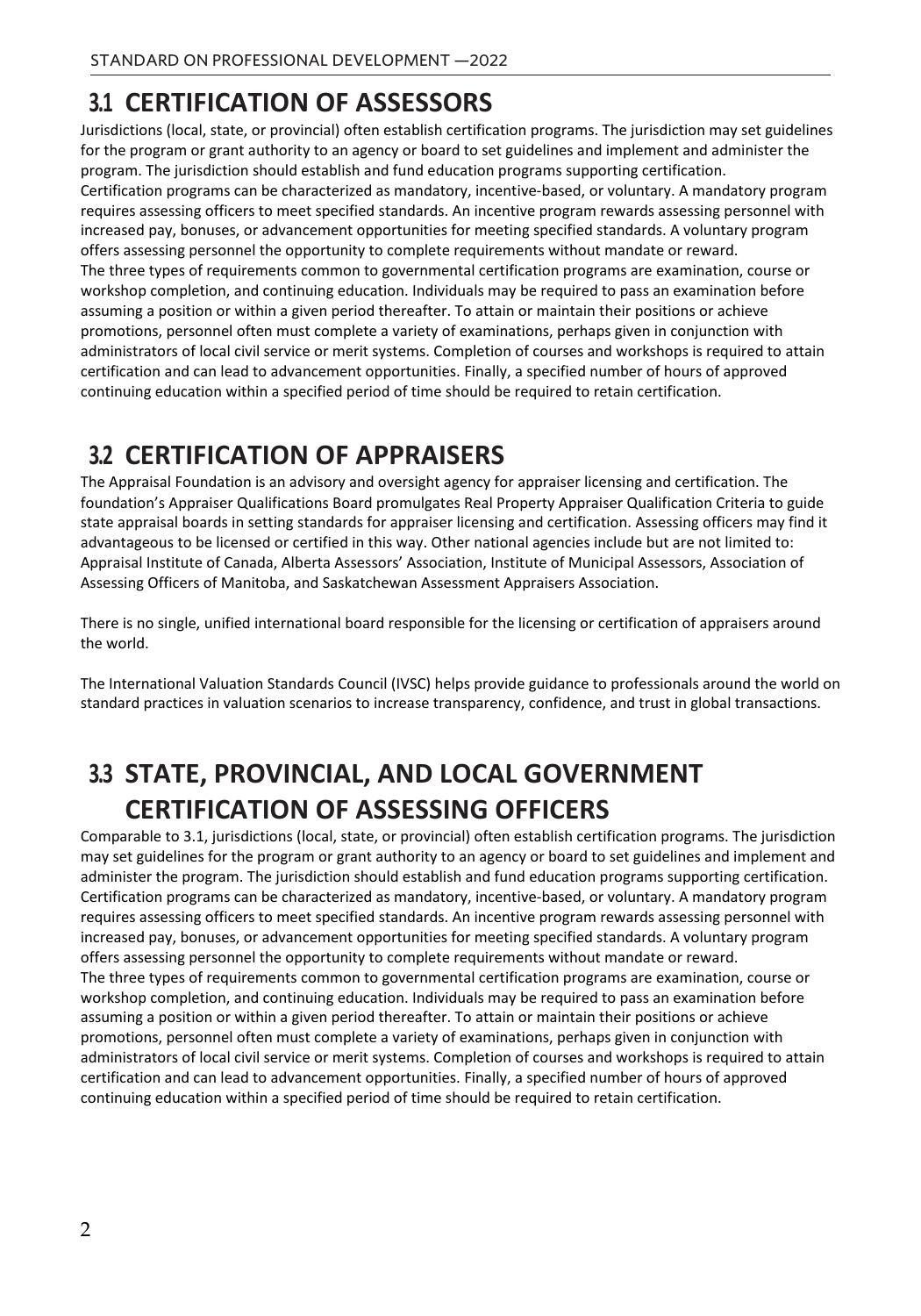# <span id="page-7-0"></span>**4. PROFESSIONAL DESIGNATIONS**

Local professional designations exist in conjunction with mandatory, incentive-based, or voluntary certification systems administered by a jurisdiction, state, provincial, or national government. In some cases, a professional designation by a local association could partially or fully satisfy mandatory government requirements. In others, pay incentives may be given for attainment of a local designation, although the designation is not required. Often a jurisdictional designation may be earned on a purely voluntary basis. International designations, such as those offered by IAAO or by other appraisal organizations, are often accepted in lieu of jurisdictional designations or certification.

The IAAO Professional Designation Program provides a mechanism for unifying and standardizing the designation process. Keep in mind, IAAO professional designations normally represent an ultimate professional objective rather than a fundamental certification system applicable to all levels of valuation personnel.

### <span id="page-7-1"></span>*Principles*

- *• Education guidelines must clearly describe the minimum qualifications for individuals employed in various positions in an assessment office.*
- *• Guidelines ideally will also include alternatives and higher goals for individuals.*

### <span id="page-7-2"></span>**4.1 RECOMMENDED EDUCATION FOR ASSESSMENT PROFESSIONALS**

Persons entering the assessment profession must have a high school diploma (or the equivalent). A degree from an accredited college or university is desirable. For high-level administrative, managerial, or technical positions, a graduate degree or graduate-level coursework is highly desirable. Useful areas of study for assessing officers are mathematics, finance, accounting, communications, economics, business administration, engineering, urban or regional planning, project management, political science, real estate, public administration, computer science, statistics, mapping, and geography. Background, training, and experience demonstrating analytical skills, construction skills, as well as oral and written communication skills, should be sought. (See the Appendix.) Professional training in areas more specific to assessment, such as appraisal, financial auditing, personal property valuation, legal, construction, geographical information systems (GIS), cadastral mapping, and modeling for mass appraisal, can be achieved through organizations such as the IAAO, the Appraisal Institute, the Appraisal Institute of Canada, the Institute of Revenues Rating and Valuation, the Japan Real Estate Institute, and the Lincoln Institute of Land Policy; state, provincial, or local assessors' associations or chapters of appraisal societies; universities and colleges; and university-affiliated programs, such as institutes of government. The Appendix lists the education recommended for various positions in the assessment office.

# <span id="page-7-3"></span>**5. QUALIFICATIONS FOR EMPLOYMENT**

The government agencies responsible for property assessment should establish descriptions for all positions. Each description should include required educational background, experience, duties, and skills required for the position. Before employment, individuals should be given an examination that tests for minimum skills and required knowledge. These descriptions should be reviewed annually. The examinations may be administered by the local civil service or merit system but must be approved by the governmental agency or authority responsible for certification.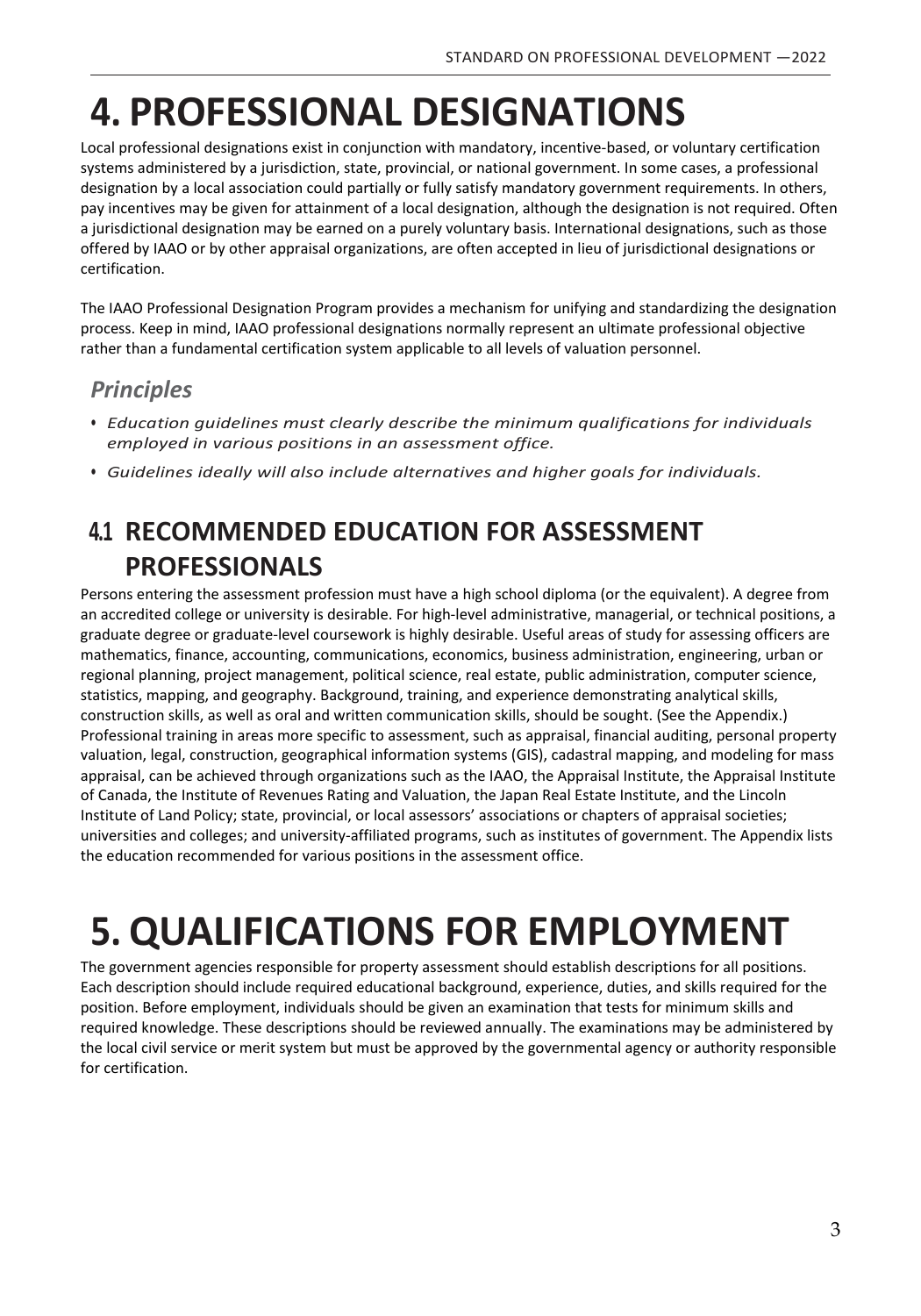### <span id="page-8-0"></span>**5.1 ENTRY-LEVEL QUALIFICATIONS**

Examinations for trainee positions need not test for substantive knowledge but should test for analytical and communications skills essential to success in the assessment profession. The basic education and experience required should be specified for all trainee positions. The duration of trainee status should be specified, along with the requirements for advancement to the first position level stipulated. Such requirements should include training courses as described in the Appendix.

### <span id="page-8-1"></span>**5.2 QUALIFICATIONS FOR HIGHER LEVEL POSITIONS**

Examinations for positions requiring advanced professional skills should be based on the specific knowledge and skills required for the position description and on a coherent body of knowledge. Individuals possessing the IAAO Certified Assessment Evaluator (CAE), Residential Evaluation Specialist (RES), Personal Property Specialist (PPS), Cadastral Mapping Specialist (CMS), Mass Appraisal Specialist (MAS), or Assessment Administration Specialist (AAS) designation may be exempted from such qualifying examinations to the extent that the knowledge and skills measured by one of these designations satisfy the position requirements.

The oversight agency should certify assessors before they become eligible for appointment or election to the position. Such certification should be based on examinations, case studies, and other demonstrations of knowledge administered or approved by the oversight agency. The administrative agency should design examinations to reflect the skills required in a particular jurisdiction and further should establish concomitant ratings for jurisdictions, considering such factors as number of parcels, types of property, and total appraised value. The oversight agency should determine the number of examination categories, based on the rating of the jurisdiction. Individuals possessing IAAO designations may be exempted from portions of the examinations. This should be determined by the oversight agency.

# <span id="page-8-2"></span>**6. CERTIFICATION AND EDUCATION**

Education programs must cover assessment valuation and administration of local laws and regulations to prepare individuals for advancement and to ensure continued competence. The availability of such programs gives assessing officers an opportunity to advance to the next position by successfully completing the examination for that position. As specified, each position description should have a clearly delineated set of criteria for advancement to the next position. Courses on general valuation and administration should be available on a continuing basis, in addition to courses on local law, procedures, and practices.

# <span id="page-8-3"></span>**7. CONTINUING EDUCATION**

All assessing officers should attend classroom instruction annually, the amount of which should be determined by an oversight agency or other licensing authority. This instruction may be mandatory or may be rewarded by salary incentives authorized and funded by government. Attainment of an IAAO designation should merit additional salary increases for all assessing officers. After earning a designation, designees must complete education requirements. This should include the IAAO-approved course on the Standards of Practice and Professional Ethics, within a predetermined certification cycle set by the local oversight agency.

### <span id="page-8-4"></span>*Principle*

*• Education guidelines must clearly describe the minimum continuing education requirements for individuals employed in various positions in an assessment office.*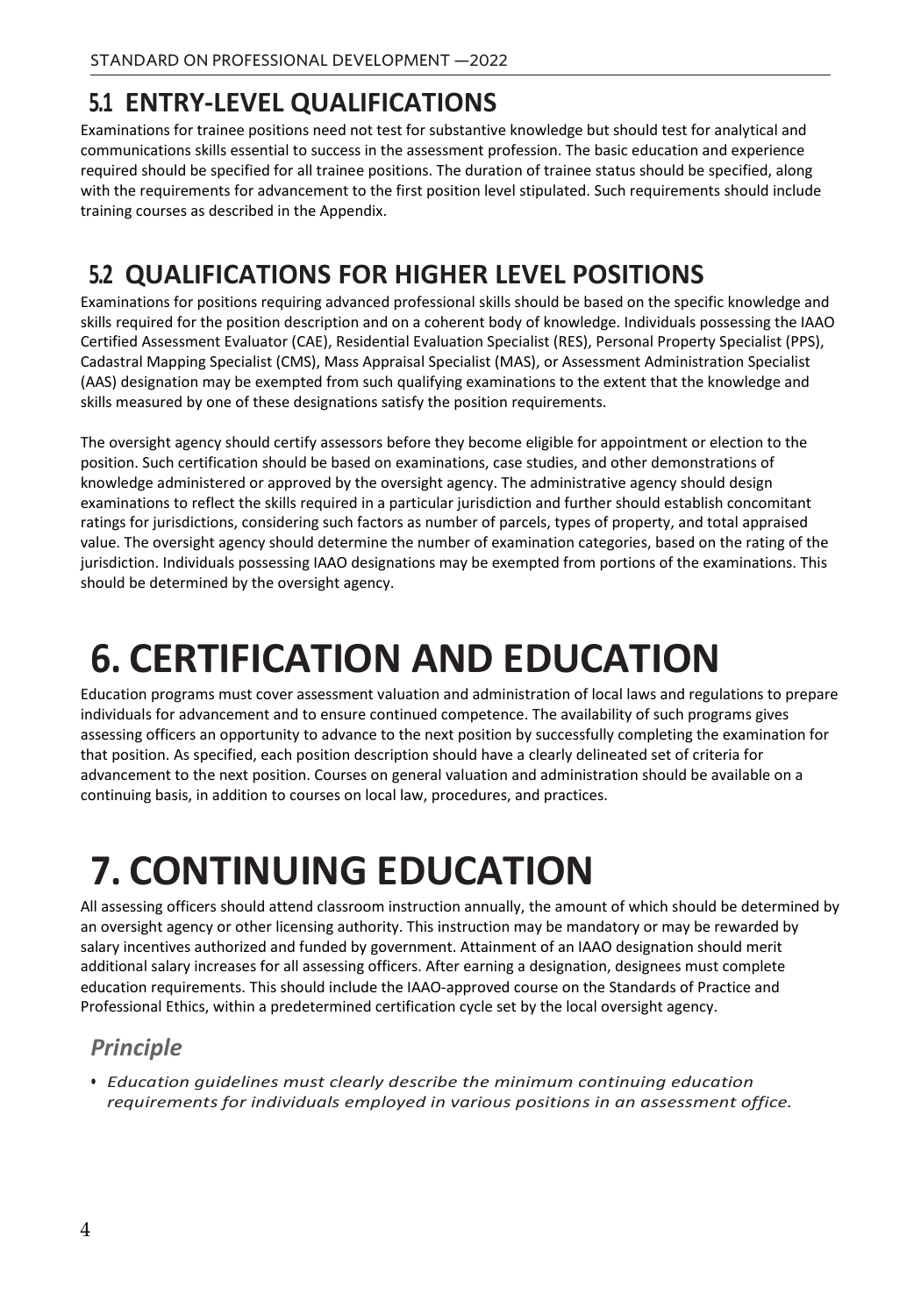# <span id="page-9-0"></span>**8. ADMINISTRATIVE AUTHORITY AND RESPONSIBILITIES**

The assessment profession has the ultimate responsibility for providing in-service training and continuing education. Assessing officers must be included in planning their professional education program. Funding to develop and conduct training programs may be obtained from various sources, and the funder often retains administrative authority. Local jurisdictions, state and provincial authorities, and assessors' associations should make adequate funding of programs a high priority and also provide for proper administration of the training program.

A good model for administering professional assessment education programs includes systems for:

- *Determining training needs.*
- *Delivering relevant instruction material that pertains to current and local trends in the jurisdiction.*
- *Providing adequate funding.*
- *Promoting the programs and encouraging participation.*
- *Scheduling, obtaining, and evaluating courses, instructors, and facilities.*

Specifically, the following actions are required for proper administration of training and continuing education programs:

- *Determining the scope of the entire curriculum and defining specific overall objectives.*
- *Defining the subject area and objectives of each part of the curriculum, such as courses, seminars, or workshops.*
- *Describing the content and structure of each part and the methods for evaluating its success.*
- *Developing instructor qualifications and a list of qualified instructors.*
- *Developing or using standardized course or seminar materials, including outlines, texts, case problems, quizzes, laboratory sessions, field demonstrations, visual aids, films and videotapes, and other technological tools such as courses via phone and the internet, appropriate to the field.*
- *Developing or using validated course examinations and methods for evaluating student performance. Examination questions should be continually reviewed and revised.*
- *Developing and maintaining a system for keeping records on each student and each course. Results should be reported to students.*
- *Developing and maintaining an efficient system to coordinate all aspects of the training program, including provision of acceptable facilities, registration of students, enforcement of prerequisites, evaluation of instructor performance, security of examinations, and evaluation of curriculum.*
- *Periodically evaluating programs and course materials. The curriculum should be periodically updated to reflect current appraisal and assessment methods and techniques. Localized materials should also be revised to incorporate changes in state or local statutes, guidelines, and assessment manuals.*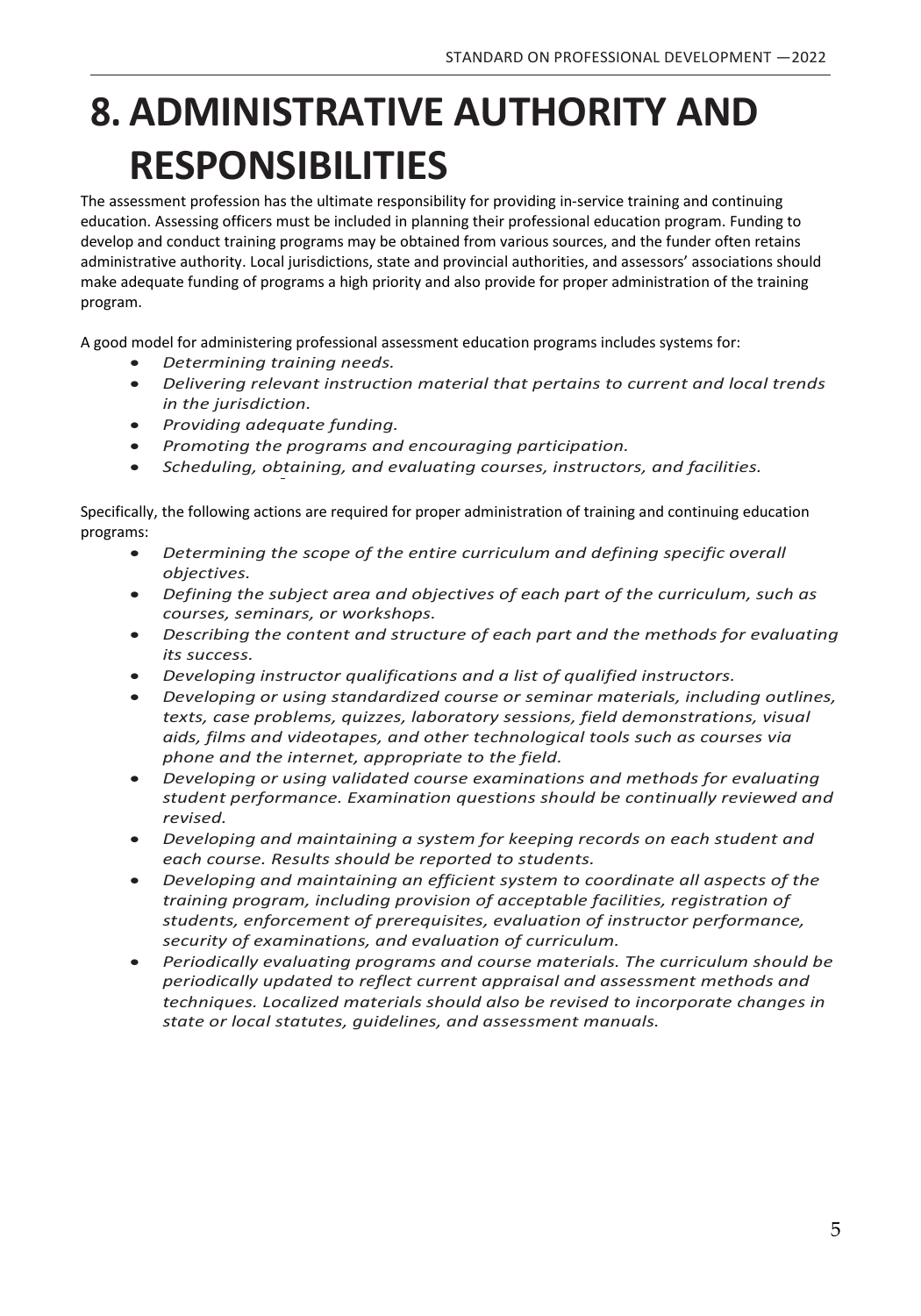## <span id="page-10-0"></span>**APPENDIX**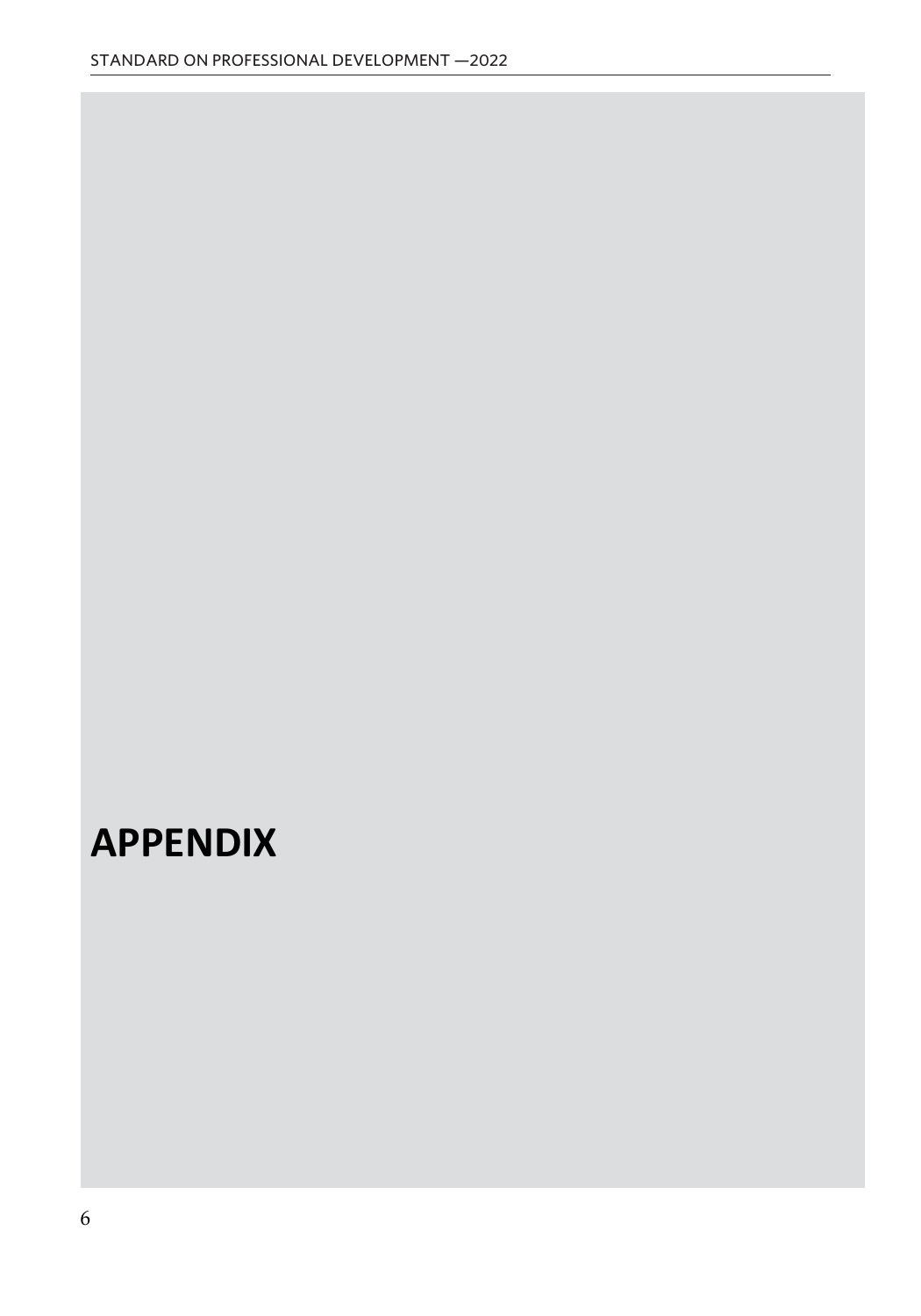### **Recommended Courses and Experience by Position**

The courses, workshops, knowledge, and experience recommended in this appendix are meant to be a guide for the background, preparation, and formal education necessary for assessment administrators, appraisers, and support personnel to achieve competency.

They are not all-inclusive, nor should they act as a barrier to the furthering of formal educational knowledge. Oftentimes, a person's workplace responsibilities dictate further areas of recommended study.

#### Appraiser—Entry Level

#### **Education**

High school diploma (required) with a bachelor's degree (preferred) or combination of college and experience equivalent to a degree.

#### **Experience**

Real estate, building construction, GIS/mapping, or mass appraisal.

#### **Skills and Knowledge**

Algebra, mathematical ability, computer literacy, and good written and oral communication skills.

#### **Continuing Education Required**

Course 101. Fundamentals of Real Property Appraisal Course 300. Fundamentals of Mass Appraisal Course 500. Assessment of Personal Property\* Workshop 150. Mathematics for Assessing Officials Workshop 151/191. Uniform Standards of Professional Practice (National)

#### **Continuing Education Recommended**

Course 102. Income Approach to Valuation Course 112. Income Approach to Valuation II Course 201. Appraisal of Land Course 311. Real Property Modeling Concepts Course 331. Mass Appraisal Practices and Procedures Workshop 162. Marshall & Swift Cost Approach (Residential)

#### Appraiser—Senior

#### **Education**

Bachelor's degree in mathematics, communications, economics, statistics, accounting, finance, computer science, business administration, geography, or real estate or combination of college and experience equivalent to a degree.

#### **Experience**

Real estate, building construction, GIS/mapping, or mass appraisal.

#### **Skills and Knowledge**

Mastery of all three approaches to value, algebra, mathematical ability, computer literacy, and good written and oral communication skills.

#### **Continuing Education Required**

Course 101. Fundamentals of Real Property Appraisal Course 102. Income Approach to Valuation Course 112. Income Approach to Valuation II Course 201. Appraisal of Land Course 300. Fundamentals of Mass Appraisal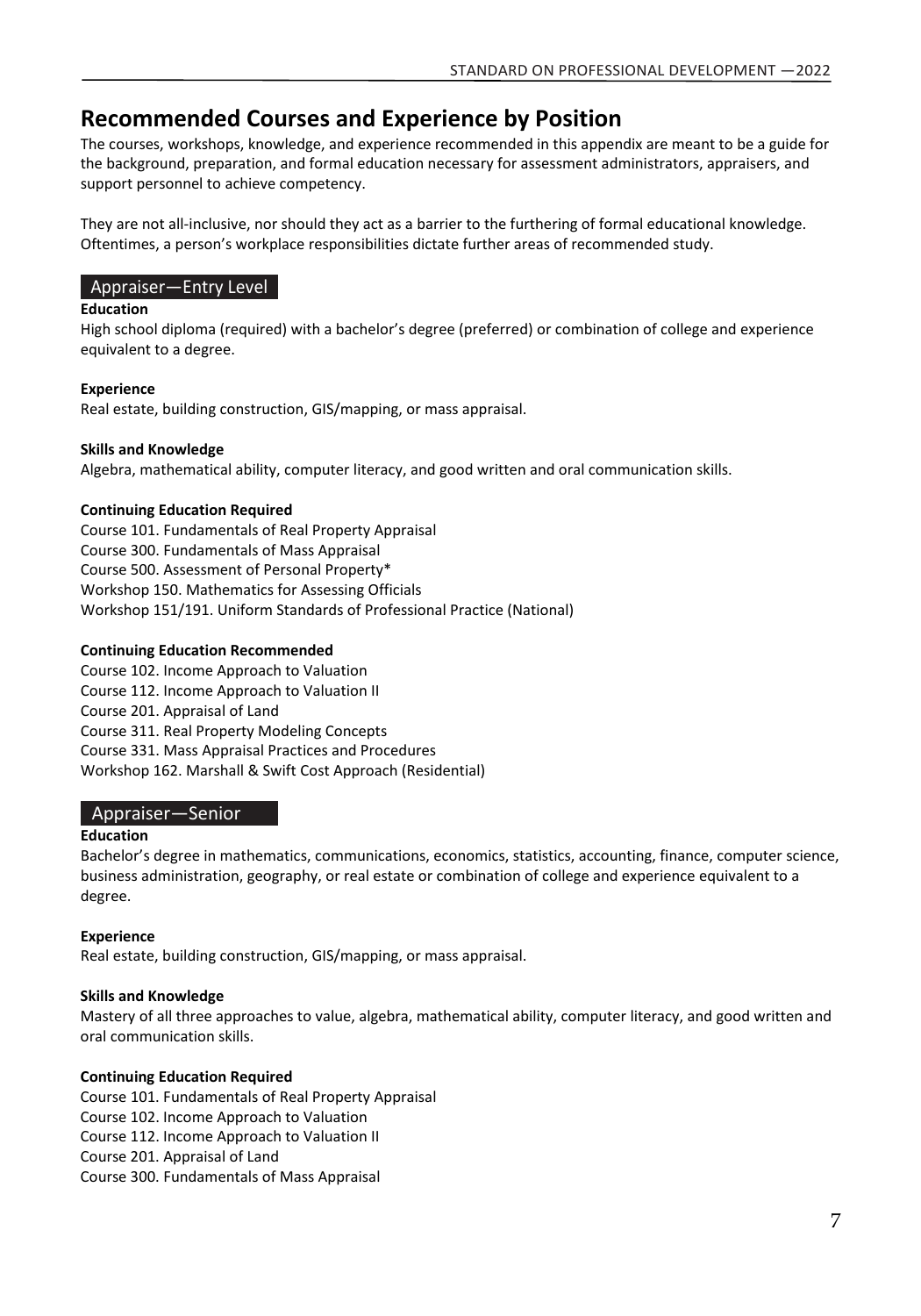Course 311. Real Property Modeling Concepts Course 400. Assessment Administration Course 500. Assessment of Personal Property\* Workshop 150. Mathematics for Assessing Officials Workshop 151/191. Uniform Standards of Professional Practice (National) Workshop 157. The Appraisal Uses of Excel® Software Workshop 158. Highest and Best Use Workshop 162. Marshall & Swift Cost Approach (Residential)

#### **Continuing Education Recommended**

Workshop 163. Marshall & Swift Cost Approach (Commercial) Course 332: Modeling Concepts Course 333. Residential Model Building Course 334. Application of Mass Appraisal to Non-Residential Properties Course 402. Tax Policy

#### Appraiser—Supervisor

#### **Education**

Bachelor's degree in mathematics, communications, accounting, finance, computer science, business administration, or real estate or combination of college and experience equivalent to a degree.

#### **Experience**

Real estate, building construction, GIS/mapping, or mass appraisal.

#### **Skills and Knowledge**

Mastery of all three approaches to value, algebra, mathematical ability, computer literacy, management, and good written and oral communication skills.

#### **Desirable**

Master's degree, professional designation, or IAAO Professional Member Status

#### **Continuing Education Required**

Course 101. Fundamentals of Real Property Appraisal Course 102. Income Approach to Valuation Course 112. Income Approach to Valuation II Course 201. Appraisal of Land Course 300. Fundamentals of Mass Appraisal Course 311. Real Property Modeling Concepts Course 400. Assessment Administration Course 402. Property Tax Policy Workshop 150. Mathematics for Assessing Officials Workshop 151/191. Uniform Standards of Professional Practice (National) Workshop 157. The Appraisal Uses of Excel® Software Workshop 158. Highest and Best Use Workshop 162. Marshall & Swift Cost Approach (Residential)

#### **Continuing Education Recommended**

Course 331. Mass Appraisal Practices and Procedures Course 332. Modeling Concepts Course 333. Residential Model Building Course 334. Application of Mass Appraisal to Non-Residential Properties Course 500. Assessment of Personal Property\* Workshop 171. IAAO Standards of Practice and Professional Ethics Supplement Workshop 452. Fundamentals of Assessment Ratio Studies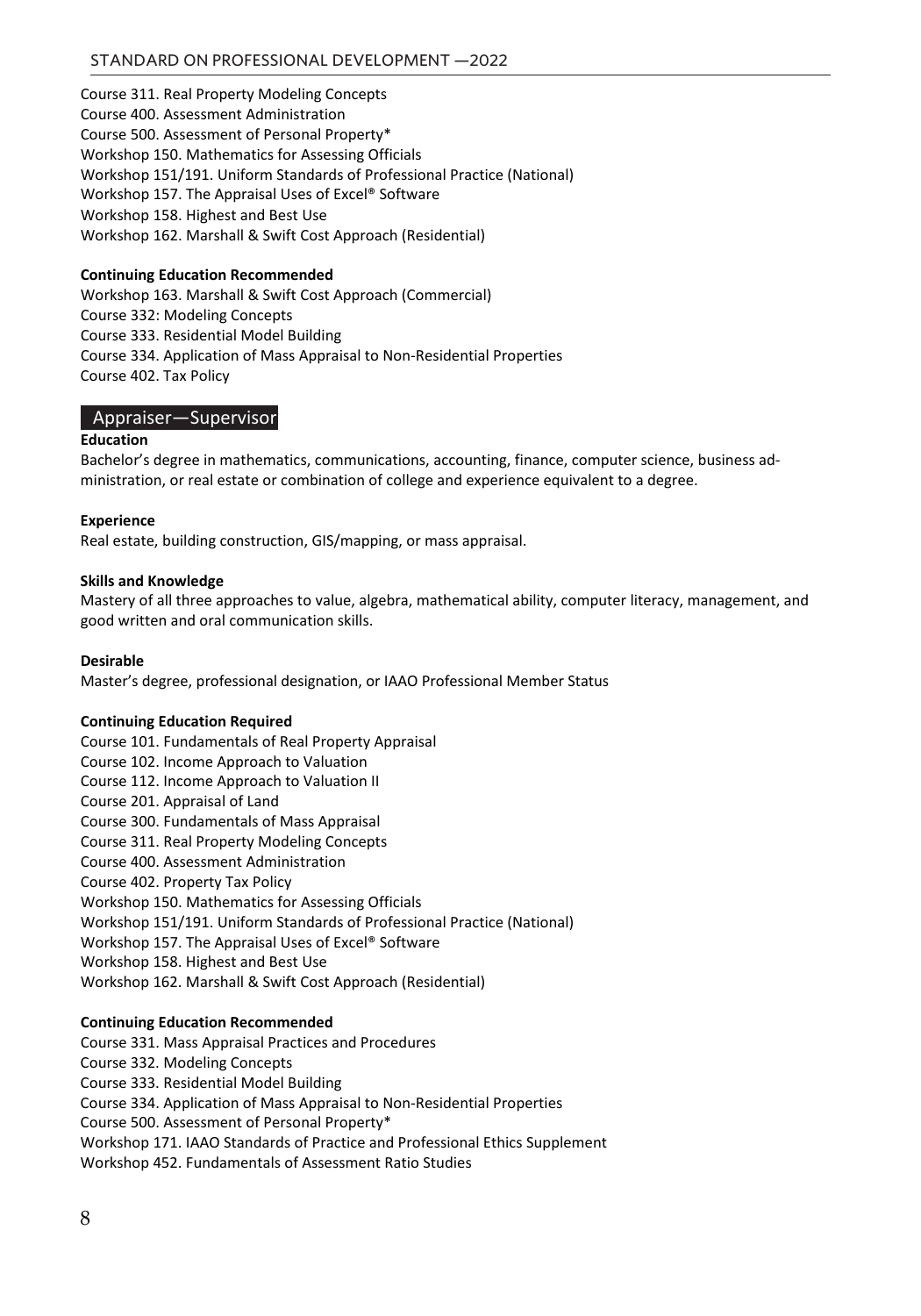#### Chief Assessment Administrator

#### **Education**

Bachelor's degree in mathematics, communications, accounting, finance, computer science, business administration, or real estate or combination of college and experience equivalent to a degree.

#### **Experience**

Real estate, building construction, GIS/mapping, or mass appraisal.

#### **Skills and Knowledge**

Algebra, mathematical ability, computer literacy, complex problem-solving, management, administration, public relations, and good written and oral communication skills.

#### **Desirable**

Master's degree, professional designation, or IAAO Professional Member Status

#### **Continuing Education Required**

Course 101. Fundamentals of Real Property Appraisal Course 102. Income Approach to Valuation Course 112. Income Approach to Valuation II Course 201. Appraisal of Land Course 300. Fundamentals of Mass Appraisal Course 311. Real Property Modeling Concepts Course 400. Assessment Administration Course 402. Property Tax Policy Course 500. Assessment of Personal Property\* Workshop 150. Mathematics for Assessing Officials Workshop 151/191. Uniform Standards of Professional Practice (National) Workshop 162. Marshall & Swift Cost Approach (Residential)

#### **Continuing Education Recommended**

Course 332. Modeling Concepts Course 333. Residential Model Building

Course 334. Application of Mass Appraisal to Non-Residential Properties Workshop 157. The Appraisal Uses of Excel® Software

Workshop 171. IAAO Standards of Practice and Professional Ethics Supplement

Workshop 403. Property Tax Policy Alternatives and Modules

Workshop 452. Fundamentals of Assessment Ratio Studies

#### Assessment Support Personnel

Assessment support personnel can cover myriad disciplines, from the most technical to routine clerical support. All these disciplines have their own requirements and areas of specific expertise. Listing all the possibilities throughout the international community is beyond the scope of this document. For example, certain technical appraisal assignments such as utilities and mines may require additional specialized subject matter expertise.

#### **Education**

Ranging from a high school diploma or equivalent to a bachelor's degree in mathematics, statistics, communications, accounting, finance, computer science, business administration, geography, or real estate or combination of college and experience equivalent to a degree.

#### **Experience**

Real estate, building construction, GIS/mapping, mass appraisal, financial services, or specific areas of expertise relevant to the position.